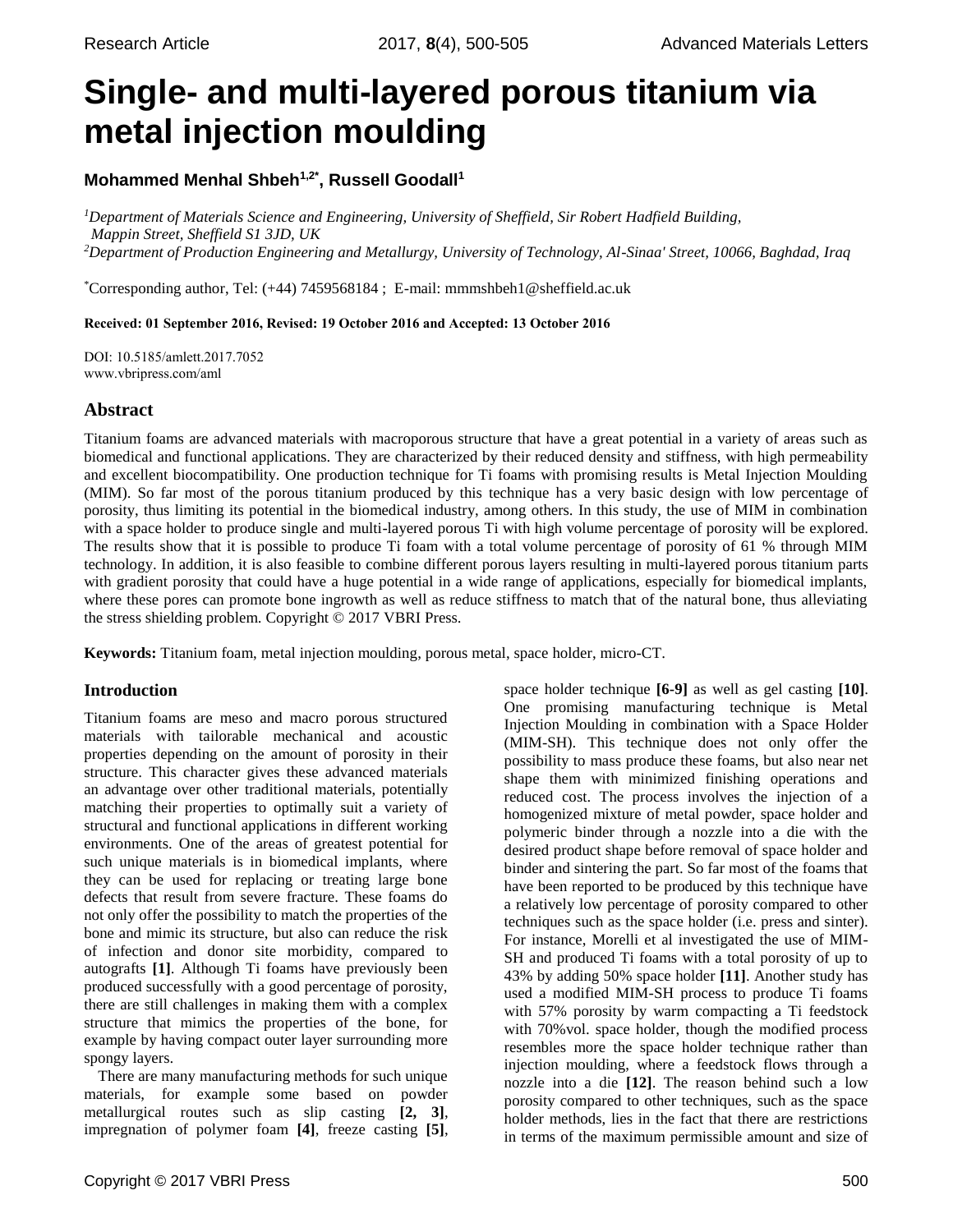space holder that can be added without sample collapse during debinding and sintering. For example, Tuncer et al explored the use of KCl to produce Ti foams and found that any space holder content higher than 55% leads to sample collapse **[13]**. Laptev et al reported that this limitation could be lifted through the sublimation of the KCl during sintering and produced Ti foams with a maximum porosity of 61.6% by adding 70% KCl to the feedstock **[14]**. However, sublimation of space holder can result in contamination of foams and furnace with KCl and can result in undesirable phases which can be quite detrimental. In addition to the low porosity challenge, most of the foams reported in the literature by this technique have a very basic design which does not manifest the main advantage of MIM technology in processing complex shapes. In this paper, the use of MIM-SH to produce single layered Ti foams with high volume percentage of porosity and complex design will be explored. The foams produced have a novel, radially graded porous structure, which allows more complex behaviours, potentially closer to those of bone. In addition, the ability to combine microporous and macroporous injection moulded layers along the height of the cylinder will be investigated. This is a little-explored area, yet is of great importance as components making use of porous titanium are likely to also require dense regions (e.g. for strength) and the bond between the two is critical.

## **Experimental**

#### *Preparation and characterization of single layered Ti foam*

Commercially pure Ti powder grade 2 (Arcam AB, Sweden) with a mean particle size of 74.9  $\mu$ m was used in this study and mixed with a polymeric binder and space holder. The binder was composed of Polyethylene glycol 1500, Poly methyl methacrylate (PMMA) and stearic acid. The space holder used was spherical potassium chloride with a mean particle size of 319 µm. The solid loading was about 58 %vol. of which 60% was KCl and the rest was Ti. The mixture of the powders and binder were mixed using a high speed centrifugal mixer with four milling media in similar manner to our previous study **[15]**. The mixture was then extruded twice at 150 ºC using a low pressure injection moulder with a maximum pressure of 45 MPa and pelleted into small pellets before injecting cylindrical samples with a 10mm diameter and approximately 13 mm in height. A schematic of the MIM-SH process is shown in **Fig. 1. (a)**. The samples were then debound ultrasonically at a temperature of 50 ºC for quicker space holder and PEG removal, based on the findings of our previous study, and subsequently dried in order to remove any moisture. Next, the samples were thermally debound at 450 ºC for 1h in order to remove the PMMA and sintered in a vacuum furnace (Centorr, USA) at 1250 ºC for 2h. In order investigate the suitability of the process for complex parts, an attempt was made to produce porous surgical staples by injecting a feedstock with 35% KCl into a barbed staple mould and the injected parts were then debound and sintered using the same parameters as the single layer foams. The KCl used for the medical staples was cubic with a mean particle size of 348 μm. For comparison, some medical staples were injection moulded using a feedstock with similar solid loading, but without space holder. The percentage of porosity for the single layer foams was calculated by estimating the real volume of the foam through a helium pycnometer and subtracting it from the bulk volume and the value was compared with the porosity percentage estimated by the Micro-CT analysis. Volume shrinkage of samples was monitored using a calliper with a resolution of 0.01 mm. The foams produced were characterized using a SkyScan1172 Bruker Micro-computed tomography system with a voxel size of 6 µm using 1mm Al filter. For ease of data analysis, a 4 mm section of the foam was analysed in 3D and a threshold value of 70 was used. In addition, the foams produced were mechanically tested under compression loading using Zwick Z050 machine at a strain rate of  $0.001$  s<sup>-1</sup> according to ISO 13314.



**Fig. 1.** (a) Schematic of MIM-SH process, (b) shear testing assembly.

#### *Preparation and characterization of multi - layered porous Ti*

The preparation of multi-layered porous Ti was attempted by injecting two different feedstocks into the same mould at different intervals. The first feedstock was prepared using the same Ti powder with a solid content of 58% and 0% KCl, while the second feedstock had 58% solid content of which 60% was KCl. The KCl used was cubic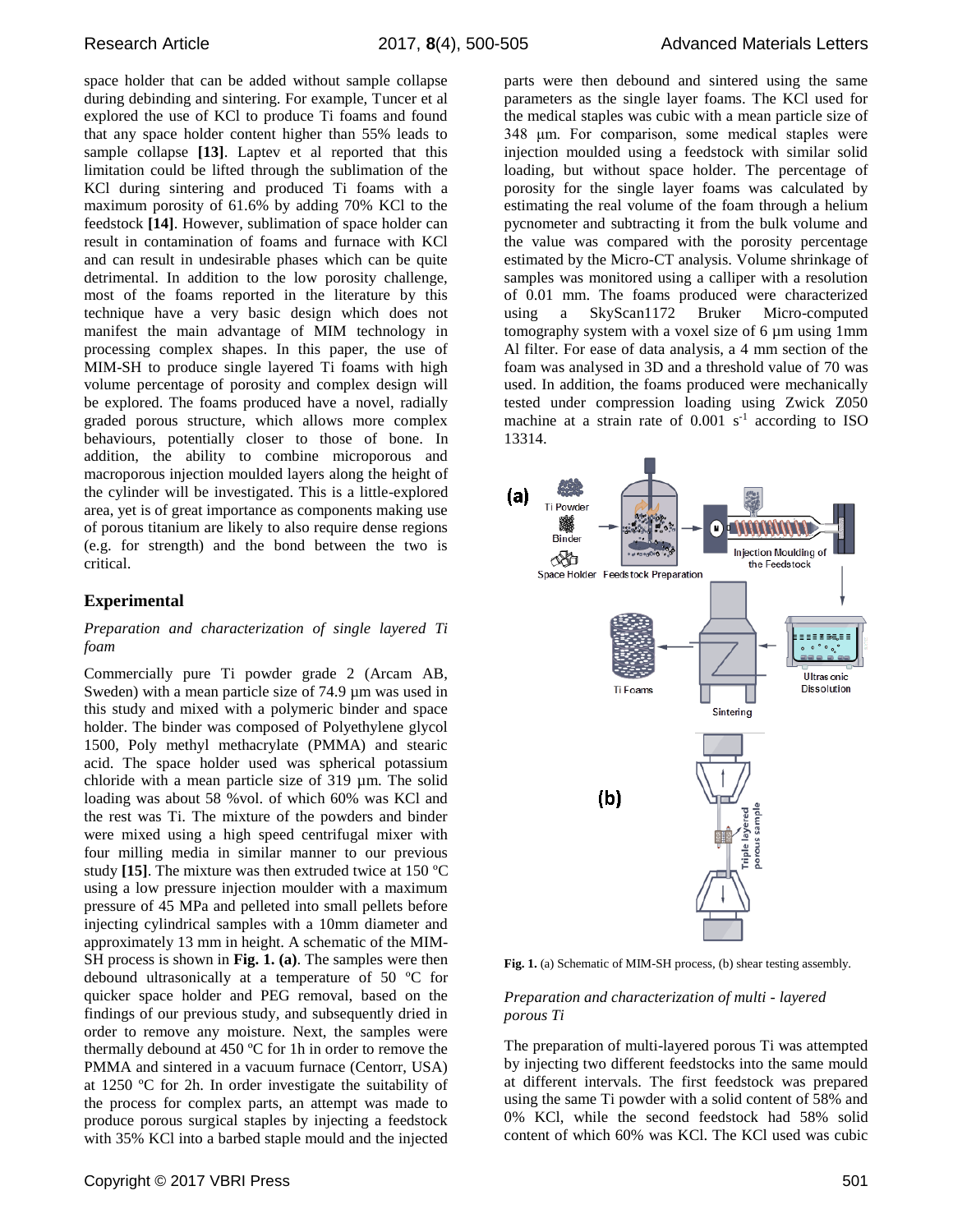with a mean particle size of 348 μm. The process was designed so that the samples have three porous layers, two microporous layers with one macroporous layer positioned at the centre of the samples. Another attempt was carried out by injecting one microporous layer with one macroporous layer. The main source of pores for the microporous layers are the micropores that result from partial bonding and incomplete neck formation among the Ti particles during sintering. Shear testing for the triple porous layers was performed using two specially developed holders that enable holding the samples from the microporous layers, thus ensuring much of the shearing load is localised at the macroporous layer. The testing assembly is shown in **Fig.1. (b)**.



**Fig. 2.** (a) Single layered porous Titanium, (b) Volume rendered model of a 4mm section of a foam produced. The colour spectrum indicates density, with dark red being lowest density and blue the highest.

#### **Results and discussion**

**Fig. 2** shows the single layered Ti foams produced by the MIM-SH process with a 3D volume rendered 4mm section of a foam produced. The results of the porosity analysis based on the pycnometry measurements showed that the foams produced had a total percentage porosity of about  $61.25\% \pm 0.29$ , whereas the results of the 3D analysis of the micro CT showed that the foam had a total percentage porosity of about 61.5% of which 0.18% is closed porosity. Hence, both measurement methods showed approximately similar results and are in a good agreement, if a lower grey threshold value of 70 is applied for micro CT, as this value dictates the appearance of each voxel in the scanned data. Any voxel with grey value higher than 70 will appear as solid, whereas lower value voxels will be background. The volume shrinkage of samples after sintering was  $34.45\% \pm 0.84$ .

It should be noted that the volume percentage of porosity achieved is approximately equal to the volume percentage of porosity obtained in the study of Laptev *et al*. **[14]**, even though the volume percentage of space holder added in their study was much higher than that in the current study; their solid content was about 70 of which 70% was KCl. This can be attributed to several factors such as the relatively coarse Ti powder used in this study, the higher volume percentage of binder used as well as the wider particle size distribution of the KCl used in this study as the KCl powder used here had a particle size ranging from  $127-516 \mu m$ . The wider the particle size distribution, the better the interconnectivity of the pores as smaller KCl particles can sit among larger particles providing a better and closer packing of pores.

**Table 1.** Some characteristic parameters obtained via CT analysis.

| <b>Parameter</b>                                    | Value |
|-----------------------------------------------------|-------|
| Total volume of a 4mm section $(mm3)$               | 248   |
| Object or solid volume $(mm3)$                      | 95.60 |
| Surface area of the Total Volume (mm <sup>2</sup> ) | 254   |
| Surface area of solid object $(mm2)$                | 5790  |
| Surface area of closed pores (mm <sup>2</sup> )     | 40.20 |

It was also observed that the foams produced had a denser outer layer with a much lower amount of macropores compared to the centre of the sample. This is expected due to the fact that the KCl particles cannot get closer to the surface than when they were touching the mould. This observation can be clearly seen in the volume rendered CT section, where the colour bar is indicative of the density difference between different regions in the foam. The blue colour refers to the highest density part of the foam, while the dark red colour refers the lowest. This density difference is quite beneficial, particularly for biomedical applications as this structure mimics the structure of the bone, where the outer layer provides strength and structural integrity in a similar manner to the outer layer of the natural bone, whereas the inner spongy layer consists of micro and macro porous channels, that enable bone ingrowth, nutrient exchange as well as cell migration and attachment **[16]**. **Table 1** shows some important parameters for the 4mm section of the foam produced which were obtained via the micro CT analysis. As seen from the data, the surface area of all the solid objects within the volume is more than 22 times higher than the surface area of the volume scanned (i.e. the area of the cylinder-like section) showing the much greater internal surface area that these foams have because of their porosity with great potential for biomedical applications.

Pore size analysis for the foam produced was carried out using CTAn analyzing software in 3D. The results of the pore size analysis are shown in **Fig. 3. (a)**. It can be clearly seen that there are two distinctive regions in the curve, one with much more narrow Gaussian distribution and it starts with 6  $\mu$ m and it extends up to 67  $\mu$ m, reflecting the size of the micropores that result from incomplete sintering of the Ti particles. The second region has a much wider Gaussian distribution with larger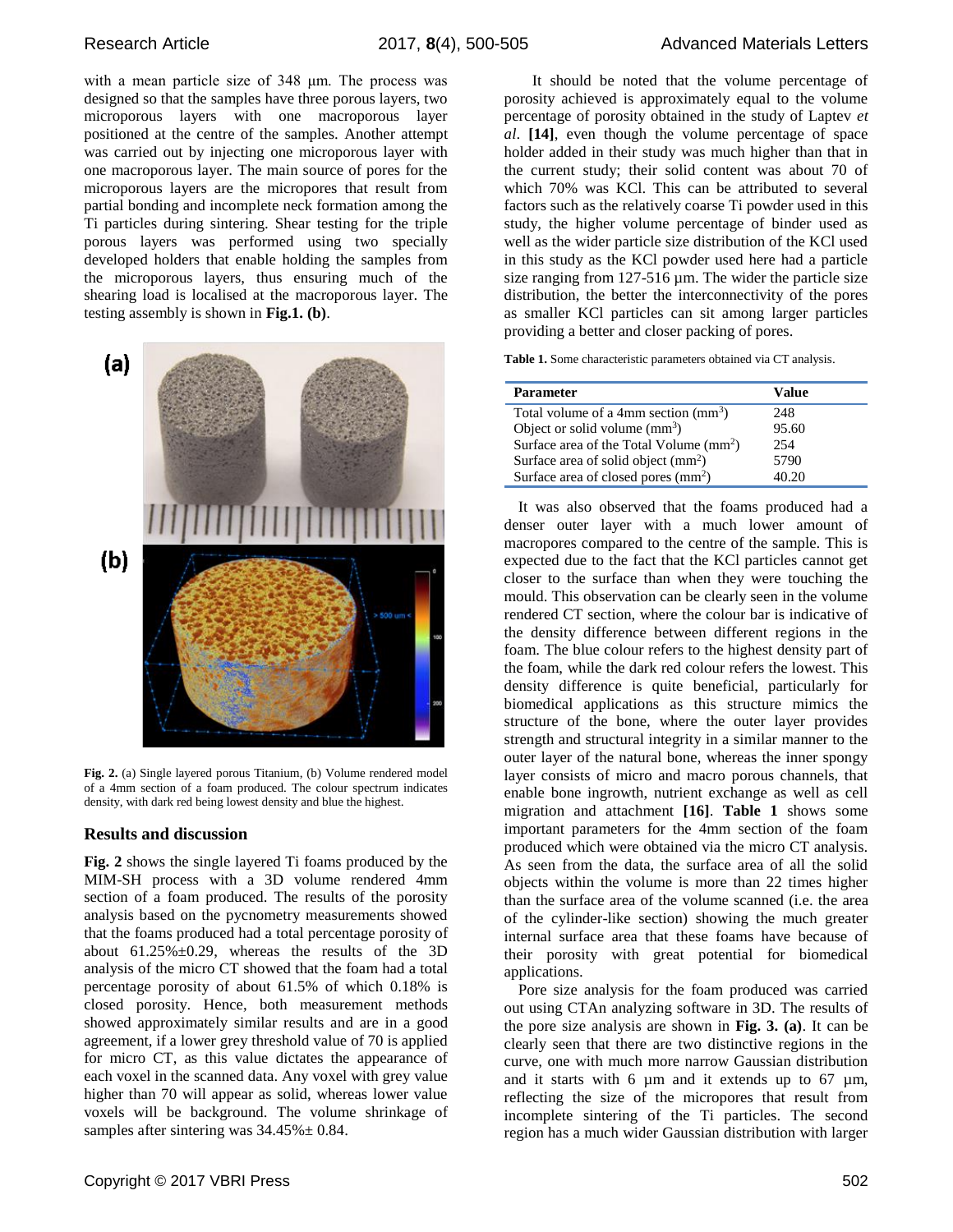sizes of pores up to 481 µm which reflects the broad range of the KCl particle size distribution that was used in this study. It is important to point out that there is a transitional region that connects the microporous region with the narrow Gaussian distribution from the KCl induced macroporous region with the wide Gaussian distribution, and the pores in this third region range from 67-150 µm. Hence, the foams produced have a very wide pore size distribution with high interconnectivity that resemble the natural cancellous bone structure, where the pores in cancellous bone vary in sizes and can reach up to 470 µm **[17**, **18]**. Having this broad pore size distribution is also important for osteoconductivity as it has been reported that for the metal foam to be osteoconductive, it must have pore sizes in the range of 100-500 µm **[19]**.



**Fig. 3.** (a) Pore size range versus the amount in that range, (b) Compression testing results for four foams.

The foams produced had a yield stress of 36.7±3.4 MPa and elastic modulus of about  $1.1 \pm 0.7$  GPa. The results of the compression test for four foams produced are shown in **Fig. 3. (b)** and **Fig. 4**. These values are relatively close to the mechanical properties of the cancellous bone, where it has a yield strength of  $25.0\pm8.1$  MPa and elastic modulus value of 1.08±0.86 GPa **[20**, **21]**. Taniguchi *et al.* has recently produced and mechanically tested porous titanium parts with  $61.6\% \pm 0.4$  porosity and 80% of these pores were ranging in size between 240-420 µm by Selective Laser Melting (SLM) **[22]**. They reported an elastic modulus value of 0.557 GPa and compressive yield strength of 36.2 MPa. Thus, one could argue that foams produced by the current study have relatively higher mechanical properties compared to these previous foams, achieved with approximately similar volume

percentage of pores, of course noting that our stochastic structure and their regular lattice structure are different and their foams were heat treated after SLM for 1 h at 1300 ºC. It is also important to point out that the powder used in this study is relatively coarser than a typical SLM powder and that normally used for Electron Beam Melting (EBM); using a finer powder would result in improved mechanical properties.



**Fig. 4.** Fracture surface of the Ti particles.

It was observed from the SEM analysis that failure mostly occurs at the incomplete necks among the bonded Ti particles with some cases of broken Ti particles.



**Fig. 5.** (a) Micro and macroporous medical staples, (b) Dimensional changes of medical staples after sintering.

In addition, there were also some micro-dimples at the surface of the broken particles indicating some ductile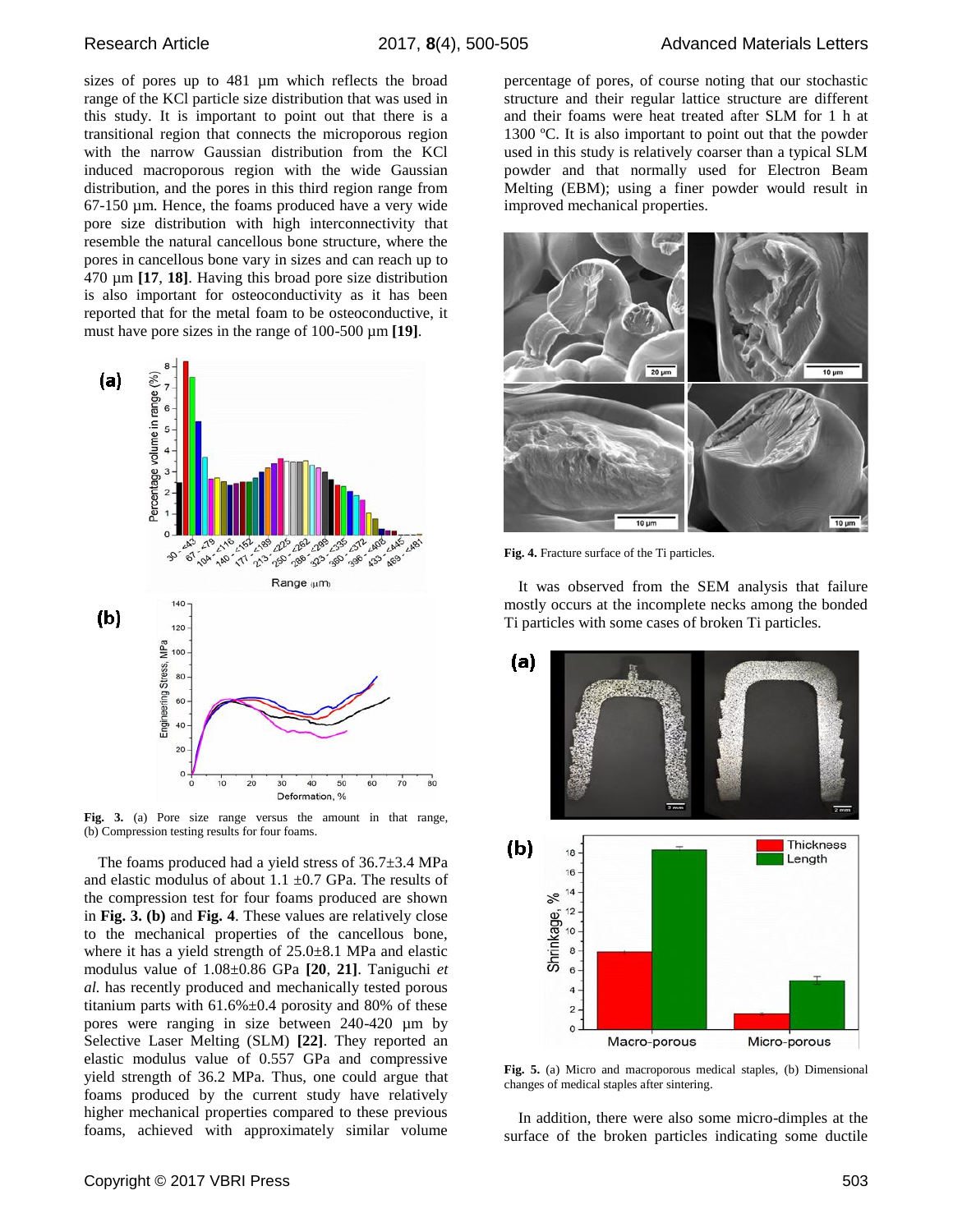character to the failure. However, failure at particles showed striated structure. The result of the injection process of the medical staple is shown in **Fig. 5**.

It can be seen from **Fig. 5** that the porous barbed staple retained its shape to some degree even though it shrank significantly. However, the interconnected pores formed crack-like paths at the edges of the staple, thus it is expected to have much inferior mechanical properties compared to the microporous ones made without space holder.



**Fig. 6.** Double and triple layered porous Ti.

The result of the multi-layer trial is shown in **Fig. 6**. It can be observed from **Fig. 6** that there is good bonding between the macroporous and the microporous layers as we move away from the outside edges towards the centre of the samples. However, layer separation was noted at some edges of the interface between the macro and micro porous layers. This layer separation was found to be initiated during debinding and the depth of separation was ranging from 300 µm up to 1 mm. This layer separation can be attributed to two main factors, namely, the differences in the volume shrinkage between the porous and dense part during debinding and the time interval of injection between each shot or layer due to equipment limitation. As each layer was injected with time difference of about 10-15 minutes which was required to empty the barrel from the feedstock with no space holder and load it with a feedstock that has 35% KCl. This resulted in poorer bonding at the green body stage than would be achieved if injection were sequential with no delay. This could be solved with the use of two component injection moulding or low pressure injection system with multiple barrels. It was also noticed that some KCl particles have infiltrated the bottom microporous layer in both attempts, which could be due to left over feedstock with KCl in the nozzle or barrel. In addition, the foam or the macroporous layer in the triple layered porous samples took a neck-like shape, where the microporous layers confined the movement of the particles at the interface during sintering leaving the centre of the foam to shrink freely resulting in a neck-like shape. Thus, it is expected that high residual stresses may be concentrated at the interface which might lead to failure at an early stage. This was confirmed by the shear test results for the triple layered porous samples as shown in **Fig. 7**.

All the samples failed at the interface between the macro and micro porous layers as expected. Nevertheless, some bits of the macroporous layer were still intact and bonded to the microporous layers even after fracture indicating the presence of good bonding in some areas among the microporous and macroporous layers. It was also observed that mainly necks were broken with few Ti particles with similar striated structure to that observed for the compression testing of single layered porous Ti. This might suggest that crack propagation follows the weakest bonds or necks between the bonded Ti particles.



**Fig. 7.** Shear testing results of three samples and fracture surface of the triple layered porous titanium.

#### **Conclusion**

Ti foams are advanced materials with micro and macroporous structure that have many potential applications in different areas. Single layered porous Ti foams with a total volume percentage of porosity of about 61% (of which 99.7 % is open pores) have been produced in this study. The foams produced had a yield stress of about 60MPa and elastic modulus of about 1.1 GPa which are quite close to the mechanical properties of cancellous bone, indicating the great potential of such foams in biomedical applications. The surface area of the solid making up the foam was 22 times that of a solid shape of the same volume. Macroporous barbed biomedical staples with relatively complex shape have also been manufactured in this study, indicating the great potential of MIM in processing porous parts with complex geometries. However, shrinkage could be an issue which might require modifications to the design of the part in order to be overcome. In addition, double and triple layered porous titanium with macro and micro porous